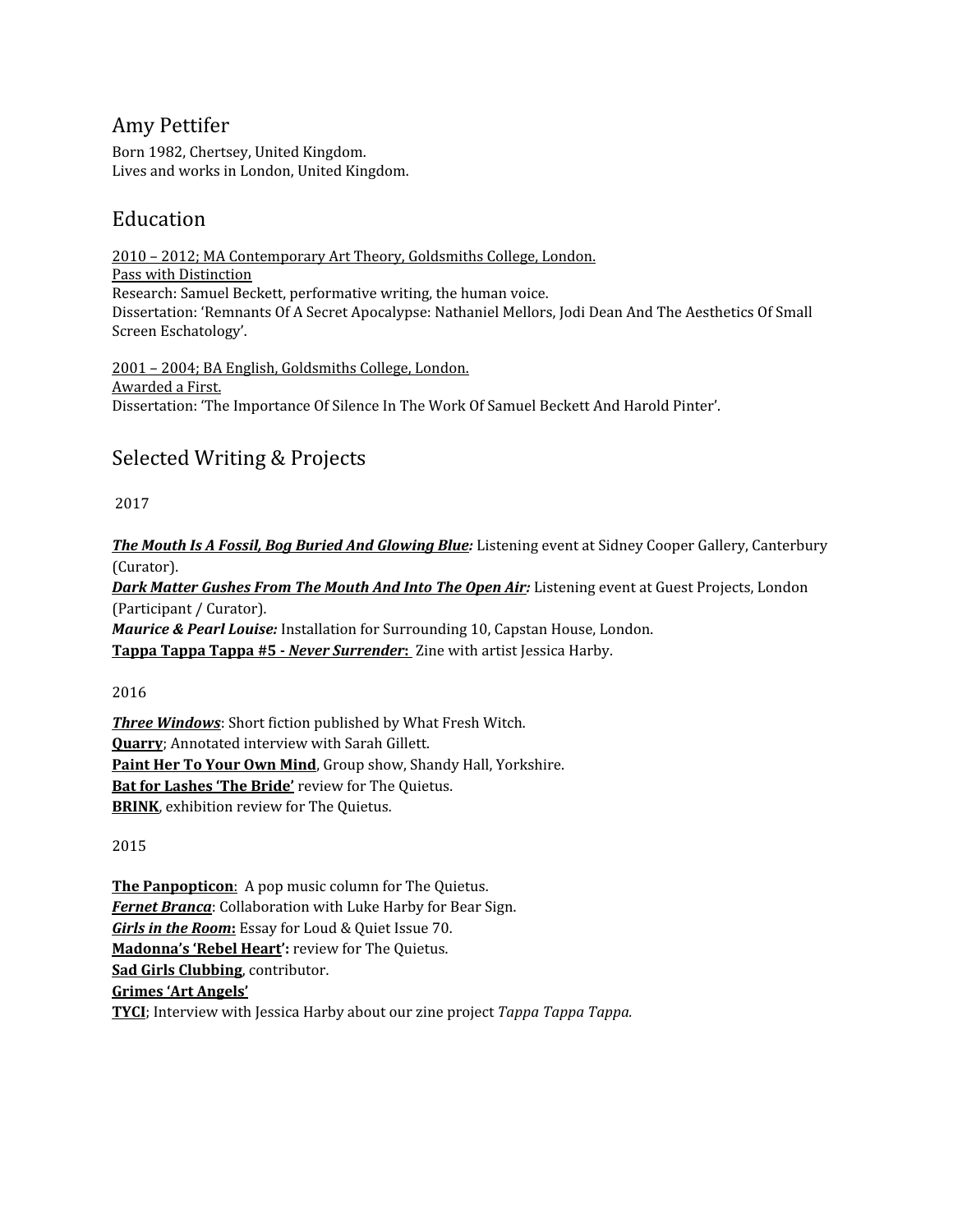#### 2014

*Received Wisdom*: Participatory writing project and exhibition conceived for 119 Lower Clapton. **Things Learned At [Pitchfork](http://thequietus.com/articles/16680-pitchfork-paris-live-review) Paris**; Article for The Quietus **Sky [Ferreira](http://thequietus.com/articles/14843-sky-ferreria-night-time-my-time-review) 'Night Time, My Time':** review for The Quietus **Hole, 'Live Through This' [Anniversary](http://t.umblr.com/redirect?z=http%3A%2F%2Fthequietus.com%2Farticles%2F15124-hole-live-through-this&t=NjMwOWQyMzhmODJjZjg0ZjU3ZjY0ZDE4NmFhM2ExMzg2OTQyOThlYixUbU4zdWpESg%3D%3D&p=&m=0)**; Long-form article for The Quietus. **Things [Learned](http://thequietus.com/articles/15972-things-learned-at-siren-festival) At Siren Festiva**[l](http://thequietus.com/articles/15972-things-learned-at-siren-festival); Article for The Quietus **Linda [Perhacs](http://thequietus.com/articles/14759-linda-perhacs-the-soul-of-all-natural-things-review) 'The Soul of All Natural Things':** review for The Quietus **[Martin](http://thequietus.com/articles/14644-martin-creed-mind-trap) Creed 'Mind Trap':** review for The Quietus **[Tappa](http://www.tappazine.com/issue-4) Tappa Tappa #4 -** *You Are [Here](http://www.tappazine.com/issue-4)***[:](http://www.tappazine.com/issue-4)** [w](http://www.tappazine.com/issue-4)ith artist Jessica Harby. **[Taylor](http://thequietus.com/articles/16790-taylor-swift-1989-review) Swift '1989'** review for The Quietus.

2013

**[Warpaint](http://t.umblr.com/redirect?z=http%3A%2F%2Fwww.loudandquiet.com%2F2014%2F02%2Fwarpaint-interview-2%2F&t=YmE1MzI0MDhjY2VkZmUwOWYzNmI5NTgyMzQzZmYyYzExZTJmZjIzNyxUbU4zdWpESg%3D%3D&p=&m=0)**[:](http://t.umblr.com/redirect?z=http%3A%2F%2Fwww.loudandquiet.com%2F2014%2F02%2Fwarpaint-interview-2%2F&t=YmE1MzI0MDhjY2VkZmUwOWYzNmI5NTgyMzQzZmYyYzExZTJmZjIzNyxUbU4zdWpESg%3D%3D&p=&m=0) Long-form article for Loud & Quiet Issue 55. **Blood [Orange](http://thequietus.com/articles/13959-blood-orange-cupid-deluxe) 'Cupid Deluxe':** review for The Quietus. *The [Nabokov](http://t.umblr.com/redirect?z=http%3A%2F%2Fwww.informationasmaterial.org%2Fportfolio%2Fthe-nabokov-paper%2F&t=Zjk4NjY5MWFiZjc3NGY4YWUwZmM3N2RmNjA3ZDdlMWY1MmY3ZGEyOSxUbU4zdWpESg%3D%3D&p=&m=0) Paper***[:](http://t.umblr.com/redirect?z=http%3A%2F%2Fwww.informationasmaterial.org%2Fportfolio%2Fthe-nabokov-paper%2F&t=Zjk4NjY5MWFiZjc3NGY4YWUwZmM3N2RmNjA3ZDdlMWY1MmY3ZGEyOSxUbU4zdWpESg%3D%3D&p=&m=0)** Contributor to this exercise in experimental criticism, curated by Kate Briggs and published by Information as Material. **Way [Through](http://www.loudandquiet.com/2013/10/loud-and-quiet-digital-issue-53/)**; Article for Loud & Quiet Issue 53. **Happy Days, Enniskillen [International](http://happy-days-enniskillen.tumblr.com/) Beckett Festival:** Writer in residence. **[Braids](http://www.loudandquiet.com/magazines/issue-51-september-2013/);** Article for Loud & Quiet Issue 51. *The [Human](http://www.shoppinghourmagazine.com/issue-10-feast-of-listen-out-now/) Voice Plus*: Essay for Issue 10 of Shoppinghour Magazine 'A Feast of Listen'. **[Tappa](http://www.tappazine.com/issue-3) Tappa Tappa #3 -** *Crazy [Diamonds](http://www.tappazine.com/issue-3)*[:](http://www.tappazine.com/issue-3) Zine project with Jessica Harby. **Gary War / Purple [Pilgrims:](http://thequietus.com/articles/13875-gary-war-purple-pilgrims-split-review)** review for The Quietus.

2012

**[Tappa](http://www.tappazine.com/issue-2) Tappa Tappa #2 -** *Why, Wes [Anderson?](http://www.tappazine.com/issue-2)***[:](http://www.tappazine.com/issue-2)** Zine project with Jessica Harby.

**The [Geological](http://thegeologicalturn.tumblr.com/) Turn:** Collaborator with the artist Gabo Guzzo on his exhibition projects at Bearspace, Deptford and Banner Repeater, Hackney Downs.

*The Mouth of the Cave*: Curated talk on Samuel Beckett, Feminism & the voice as part of the exhibition FOREHEAD II at Sauna Gallery, Hoxton.

**Words of [Wisdom;](http://the-w-project.tumblr.com/post/24118900221/today-our-words-of-wisdom-artwork-comes-from-amy)** Contributor to this exhibition curated by The W [Project](http://t.umblr.com/redirect?z=http%3A%2F%2Ftinyurl.com%2Fcx2msbj&t=OTIzNDlhNjQ0YzE3MDBlMTExZWU4OTljYjMyZTkzMDNmYWM4NzVmYixUbU4zdWpESg%3D%3D&p=&m=0) for KK Outlet, London. **[Tappa](http://www.tappazine.com/issue-1) Tappa Tappa #1 -** *Pretty Girls Doing Horrid [Things:](http://www.tappazine.com/issue-1)* Zine project, created to accompany a solo exhibition of work by Jessica Harby at The Sanctuary, Northampton.

2011

*[Apocalypstick](http://t.umblr.com/redirect?z=http%3A%2F%2Fwww.goodgreyday.blogspot.co.uk%2F2011%2F02%2Fapocalypstick.html&t=MTlhMGJhZmY1NGRlNzQ4ZmQ5ODdiYTlmZTJkYzEwNjllMWIxMjBjMSxUbU4zdWpESg%3D%3D&p=&m=0)*[;](http://t.umblr.com/redirect?z=http%3A%2F%2Fwww.goodgreyday.blogspot.co.uk%2F2011%2F02%2Fapocalypstick.html&t=MTlhMGJhZmY1NGRlNzQ4ZmQ5ODdiYTlmZTJkYzEwNjllMWIxMjBjMSxUbU4zdWpESg%3D%3D&p=&m=0) Essay to accompany the exhibition of the same name at the Nunnery Gallery, Bow. **Anticurate;** Contributor to this exhibition at MAC Gallery Birmingham, curated by Trevor Pitt. **School for Literary Perverts;** Participant in this summer school and exhibition project led by information as material, writers in residence at the Whitechapel Gallery.

**Visible [Tracks;](http://t.umblr.com/redirect?z=http%3A%2F%2Fvisibletracks.wordpress.com%2F2011%2F07%2F08%2Fits-always-the-quiet-ones%2F&t=MWRkYzFmZTBkOWExMmJjZTFkYjRhZjljMmZhZTJiMGI3OTFiNzhhNSxUbU4zdWpESg%3D%3D&p=&m=0)** Contributions to this Arts Admin blog to accompany two exhibitions curated by Ann Bean and Gary Stevens.